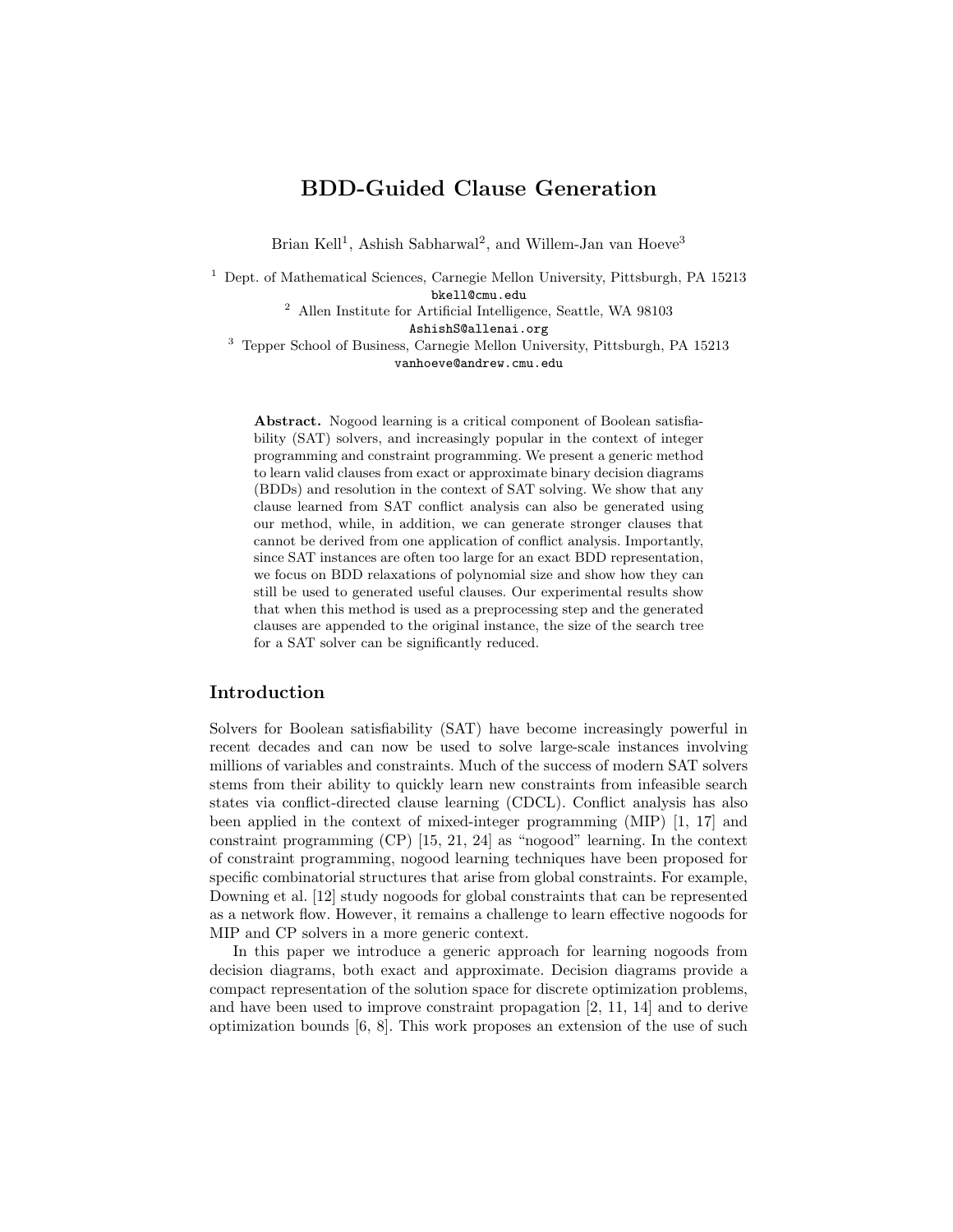decision diagrams to learn nogoods. We specifically focus on clause learning in the context of SAT solving, being perhaps the most general form of nogood learning.

The architecture of today's SAT solvers, combining unit propagation with rapid restarts and CDCL, focuses on techniques with very low overhead and maximizes the number of search nodes that can be processed per second. While this has clearly been beneficial, the unit propagation inference performed by SAT solvers is arguably limited in strength. We therefore investigate a way to generate clauses that are stronger than those currently derived from unit propagation and CDCL. We show that these clauses, when added to the original formula, can substantially reduce the search tree size.

Our clause generation scheme is based on a novel application of binary decision diagrams (BDDs) to represent a given propositional formula. In contrast to conventional BDD construction methods that are context-agnostic, we associate a meaning with each node of the BDD: the set of clauses that are not yet satisfied. This allows us to apply a top-down compilation scheme [8] in which node equivalence is defined by the set of unsatisfied clauses. This node information provides a sufficient condition for efficiently creating BDDs (that are not necessarily reduced, however).

The key observation in our work is that the BDD node information, for those nodes that do not lead to a satisfying solution, can also be used to generate new clauses. Such clauses can be viewed as "nogoods" that forbid the solver to visit the associated search states. Since a node in a BDD can represent multiple partial assignments, a single nogood generated in this way is as strong as multiple nogoods derived from these separate partial assignments.

We formally characterize the strength of the clauses generated by our method. For example, we show that our clauses can indeed be stronger than one invocation of traditional conflict analysis. We also show the equivalence of our approach to regular and ordered resolution, which are specific restricted forms of resolution proofs.

BDDs that exactly represent a given CNF formula are well known to grow exponentially large in general. This has significantly limited the success of BDDbased techniques for SAT solving. To circumvent this limitation, we explore ways to apply our method to relaxed and restricted BDDs that represent a superset and subset, respectively, of all solutions instead [7, 8]. These approximate BDDs are created by merging non-equivalent nodes so as to respect a given limit on the size of the BDD. We show that the clauses derived from relaxed (or restricted) BDDs are still valid and can be computed efficiently.

We report results of computational experiments performed to evaluate the strength of our generated clauses in practice. We show that, for certain problem classes, our clauses can reduce the search tree size considerably. Interestingly, the solving time is not always reduced accordingly; we attribute this behavior to the length and number of our generated clauses. Nonetheless, the qualitative strength of our clauses demonstrates a great potential for inclusion in SAT solvers, and we propose several suggestions for doing so in the conclusion.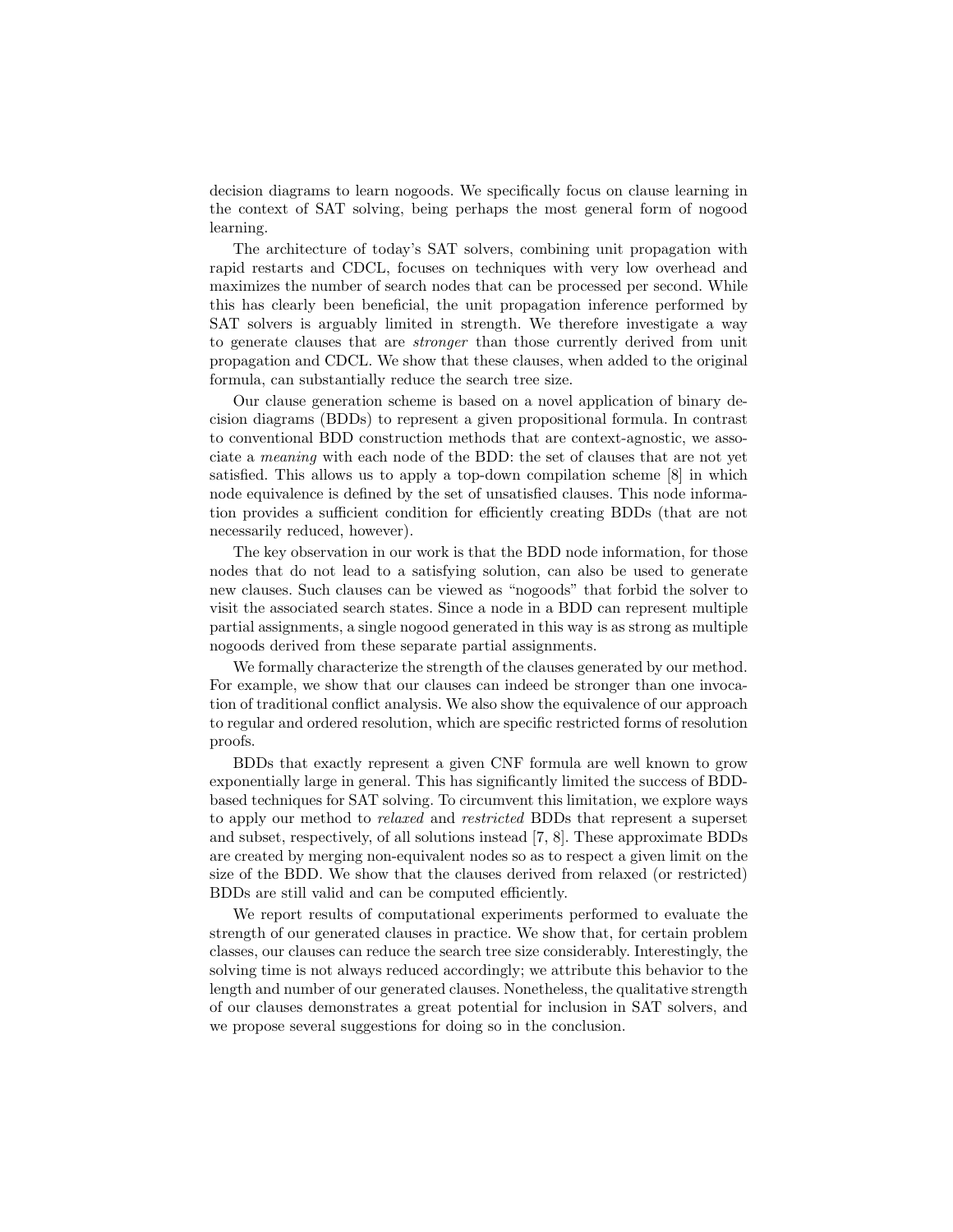## Binary Decision Diagrams

A binary decision diagram (BDD) [10, 18, 19, 25] is an edge-labeled acyclic directed multigraph whose nodes are arranged in  $n+1$  layers  $L_1, \ldots, L_{n+1}$ . The layer  $L_1$  consists of a single node, called the *root*. In this paper, every edge in the BDD is directed from a node in layer  $L_i$  to a node in layer  $L_{i+1}$ . Each node in layers  $L_1, \ldots, L_n$  has two outgoing edges, one labeled "true" and the other labeled "false." There are two nodes in layer  $L_{n+1}$ , called the *sinks* or *terminals*; one of them, labeled  $\top$ , is the *true sink*, while the other, labeled  $\bot$ , is the *false* sink.

A BDD represents a Boolean function f defined on variables  $x_1, \ldots, x_n$  as follows. The layers  $L_1, \ldots, L_n$  correspond respectively to the variables  $x_1, \ldots, x_n$ . A path from the root to a sink corresponds to values of these variables; a "true" edge from a node in layer  $L_i$  to a node in layer  $L_{i+1}$  corresponds to  $x_i = 1$ , while a "false" edge corresponds to  $x_i = 0$ . If the path corresponding to the values of  $x_1, \ldots, x_n$  ends at the true sink, then  $f(x_1, \ldots, x_n) = 1$ ; otherwise the path ends at the false sink, and  $f(x_1, \ldots, x_n) = 0$ .

#### BDDs for SAT

An instance of the Boolean satisfiability (SAT) problem is a propositional formula on variables  $x_1, \ldots, x_n$ , expressed in conjunctive normal form (CNF), that is, as a conjunction of disjunctions of *literals*, where a literal is a variable  $x_i$ or its negation  $\bar{x}_i$ . Each of these disjunctions is called a *clause*. Because logical conjunction and disjunction are commutative, associative, and idempotent, we may view a SAT instance as a set of clauses, each of which is a set of literals. The objective is to determine whether there exists an assignment of Boolean values to the variables that simultaneously satisfies every clause.

Let I be a SAT instance on the variables  $x_1, \ldots, x_n$ , and let S denote the set of satisfying assignments to these variables. Let  $B$  be a BDD defined on the variables  $x_1, \ldots, x_n$ , and let  $\beta$  denote the set of assignments to these variables represented by  $B$  (that is, for which the Boolean function defined by  $B$  is true). If  $\mathcal{B} = \mathcal{S}, \mathcal{B} \supseteq \mathcal{S},$  or  $\mathcal{B} \subseteq \mathcal{S}$ , then B is said to be an exact BDD, a relaxed BDD, or a restricted BDD for I, respectively  $[2, 7, 8, 13]$ .

A path in a BDD from the root to a node in the layer  $L_{i+1}$  represents a partial assignment, i.e., an assignment  $y \in \{0,1\}^i$  of values to the variables  $x_1, \ldots, x_i$ . Let  $\mathcal{S}(y)$  denote the set of satisfying completions of this partial assignment, that is,  $S(y) = \{ z \in \{0,1\}^{n-i} : (y, z)$  is feasible }. If y and y' are partial assignments with  $\mathcal{S}(y) = \mathcal{S}(y')$ , then we say that y and y' are *equivalent*. Note that in an exact BDD all paths from the root to a fixed node v represent equivalent partial assignments, and conversely if two partial assignments  $y$  and  $y'$ are equivalent then the paths in an exact BDD that correspond to  $y$  and  $y'$  can lead to the same node.

In the literature, BDDs are commonly required to be reduced, in the sense that any two equivalent partial assignments must be represented by the same node. The BDDs in this paper are not necessarily reduced.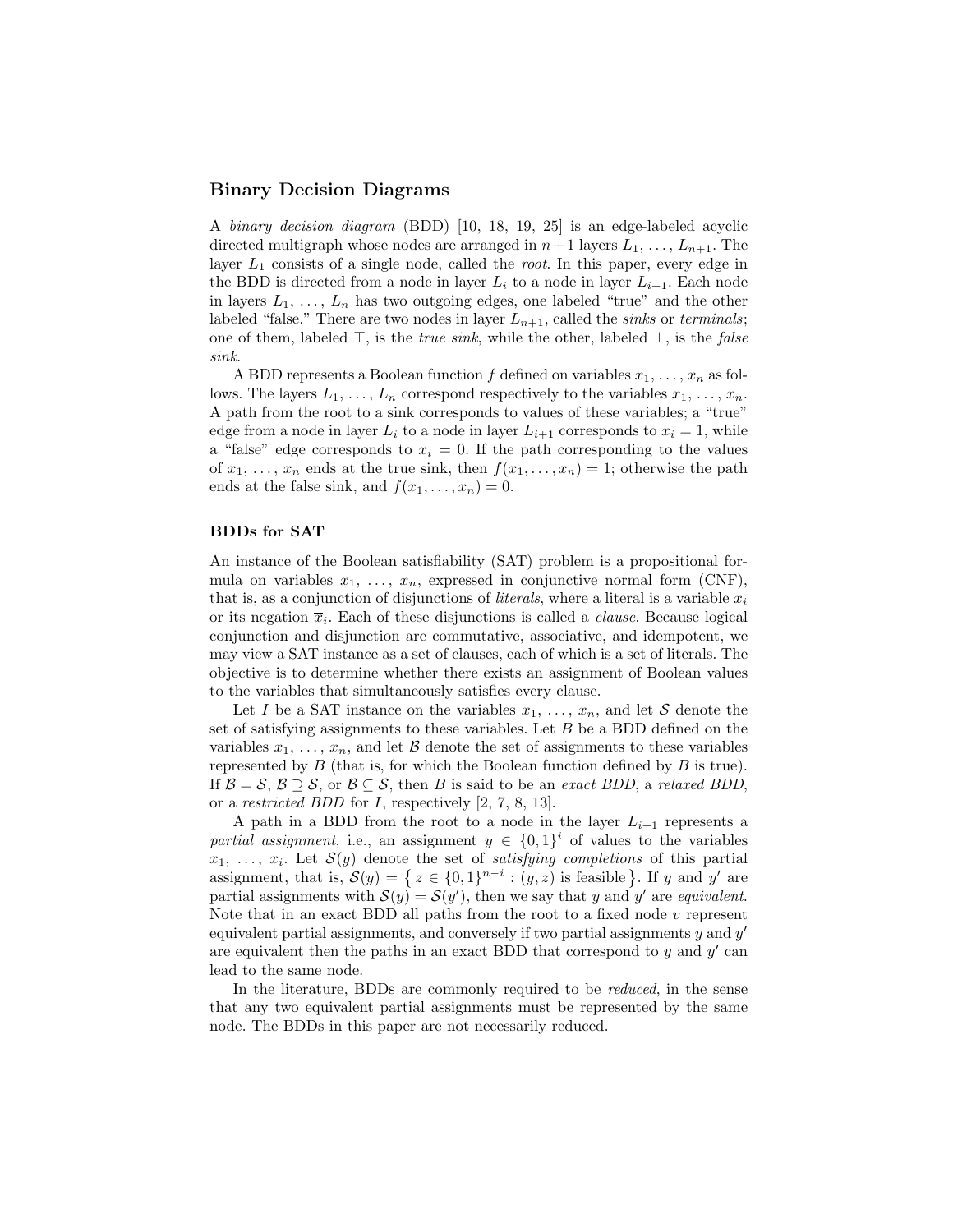In general, determining whether two partial assignments are equivalent is NPhard for the SAT problem. However, we can sometimes determine that two partial assignments are equivalent by associating partial assignments with "states" [14, 16]. A *state function* for layer *i* is a map  $\sigma_i$  from the set  $\{0,1\}^{i-1}$  of partial assignments at layer i into some set  $S_i$  of states, such that  $\sigma_i(y) = \sigma_i(y')$  implies  $S(y) = S(y')$ . In other words, two partial assignments that lead to the same state have the same set of satisfying completions.

Behle [5] described a top-down algorithm for the construction of threshold BDDs, which are exact representations of solution sets of instances of 0–1 knapsack problems. A general algorithm for a top-down, layer-by-layer construction of a multivalued decision diagram (MDD), which is similar to a BDD except that the labels of the edges may come from any set, was given by Bergman et al. [8]. This algorithm works by maintaining state information for each node, computing the resulting state for each outgoing edge, and reusing nodes (i.e., pointing two edges at the same node) when the resulting states are the same.

To apply this top-down algorithm for the construction of a BDD from a SAT instance, we define  $\sigma_i(y)$  for a partial assignment  $y = \{y_1, \ldots, y_{i-1}\}\)$  to be the set of clauses in the instance that are not satisfied by the assignments  $x_1 = y_1, \ldots,$  $x_{i-1} = y_{i-1}$ . Observe that if two partial assignments at layer i have the same set of unsatisfied clauses, then they have the same set of feasible completions, so this is indeed a state function. The state of the root node is the full set of clauses in the instance, and the state of a child node is formed from the state of its parent by removing all clauses that are satisfied by the variable assignment corresponding to the edge from the parent to the child.

Example 1. Consider a graph coloring problem on a complete graph with three vertices. Vertices 1 and 2 can be colored 0 or 1, while vertex 3 can be colored 0, 1, or 2. All nodes must be colored differently. We introduce variable  $x_1$  for vertex 1, where  $\overline{x}_1$  represents color 0 and  $x_1$  represents color 1. Likewise we introduce  $x_2$  for vertex 2. For vertex 3, we introduce three variables  $x_3, x_4$ , and  $x<sub>5</sub>$  for colors 0, 1, and 2, respectively. Here a positive literal represents that we choose that color, while its negation represents that we do not choose that color (e.g.,  $\bar{x}_3$  means that vertex 3 is not colored 0). We can formulate this problem as the following SAT instance with 11 clauses:

|     | $(1) x_3 \vee x_4 \vee x_5$                                  | $(7)$ $\overline{x}_1 \vee \overline{x}_2$ |
|-----|--------------------------------------------------------------|--------------------------------------------|
|     | $(2) \overline{x}_3 \vee \overline{x}_4 \vee \overline{x}_5$ | $(8) x_1 \vee x_4 \vee x_5$                |
|     | $(3)$ $\overline{x}_3 \vee \overline{x}_4$                   | $(9)$ $\overline{x}_1 \vee x_3 \vee x_5$   |
| (4) | $\overline{x}_3 \vee \overline{x}_5$                         | $(10) x_2 \vee x_4 \vee x_5$               |
| (5) | $\overline{x}_4 \vee \overline{x}_5$                         | $(11) \bar{x}_2 \vee x_3 \vee x_5$         |
| (6) | $x_1 \vee x_2$                                               |                                            |

The constructed BDD, using the lexicographic variable ordering, is presented in Figure 1. The state of each node is the set of (indices of) clauses that have not been satisfied by any path from the root to that node. "True" edges are drawn as solid lines, and "false" edges are drawn as dashed lines. Infeasible nodes, that is, nodes from which no path leads to the true sink, are shaded gray.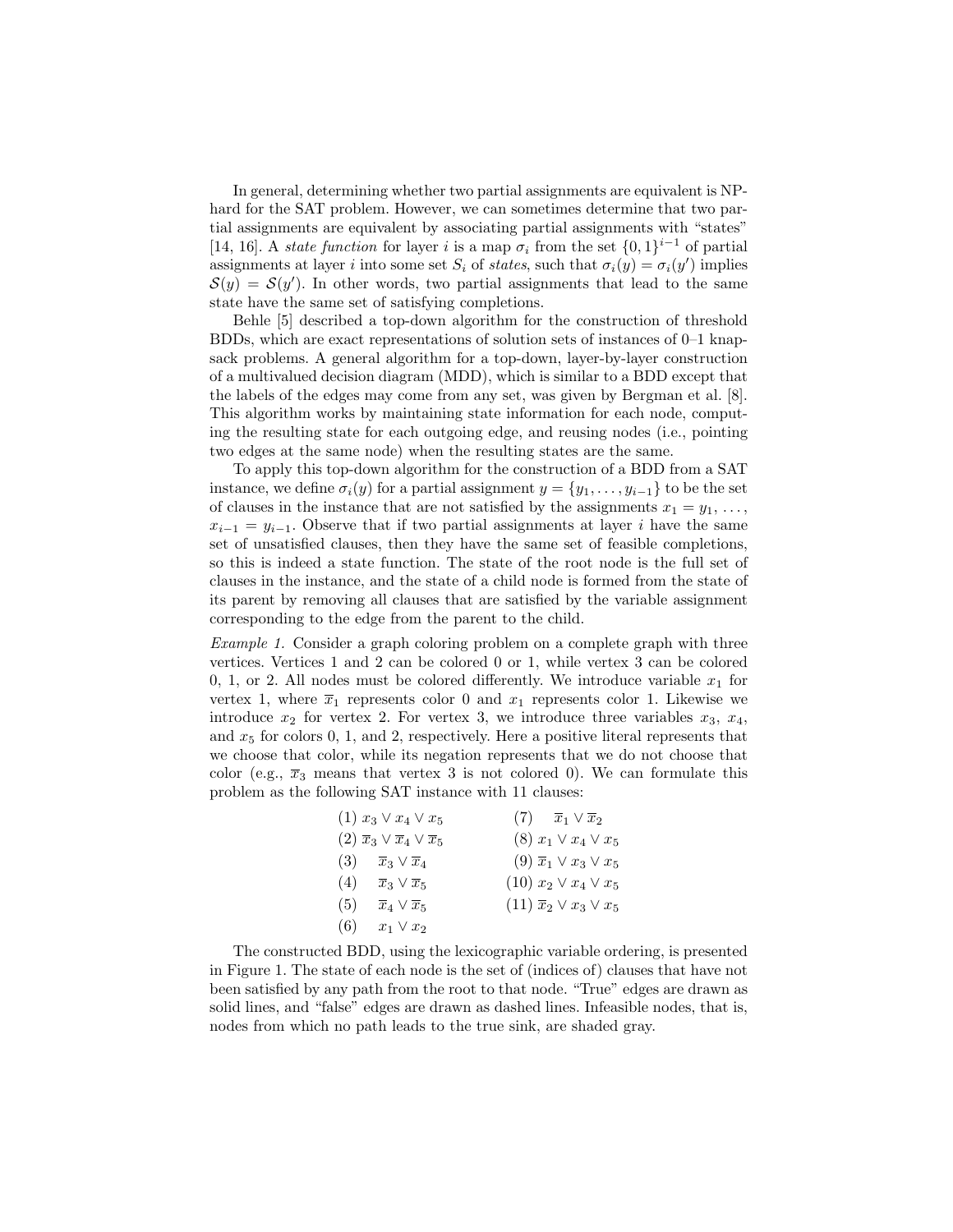

Fig. 1. The exact BDD for the example. The false sink is drawn multiple times for clarity.

#### Approximate BDDs

In general, exact BDDs can be of exponential size, so the construction of an exact BDD may not be practical. For this reason, it is useful to consider BDDs that represent relaxations or restrictions of the SAT instance. Such BDDs are called approximate BDDs because their structure approximates the structure of the exact BDD.

MDDs of limited width were proposed by Andersen et al. [2] to reduce space requirements. In this approach, the MDD is constructed in a top-down, layerby-layer manner, and whenever a layer of the MDD exceeds some predetermined value  $W$  an approximation operation is applied to reduce its size to  $W$  before constructing the next layer. One way to perform this approximation is to use a relaxation (or restriction) operation  $\oplus$  defined on the states of nodes so that, given nodes v and v', the state given by  $state(v) \oplus state(v')$  is a "relaxation" (or "restriction") of both state(v) and state(v'). A subset of nodes in a layer can be merged into a single node by applying this operator to obtain a state for the new node, and this is repeated until the size of the layer is reduced to W [8, 14, 16].

In our case, the state of a node is a set of unsatisfied clauses, and so the appropriate relaxation operation is the intersection operation (and the appropriate restriction operation is the union operation).

## Clause Generation with BDDs

We propose the use of a BDD representation of a SAT instance to generate clauses. One simple way to deduce clauses from a BDD is to project the variable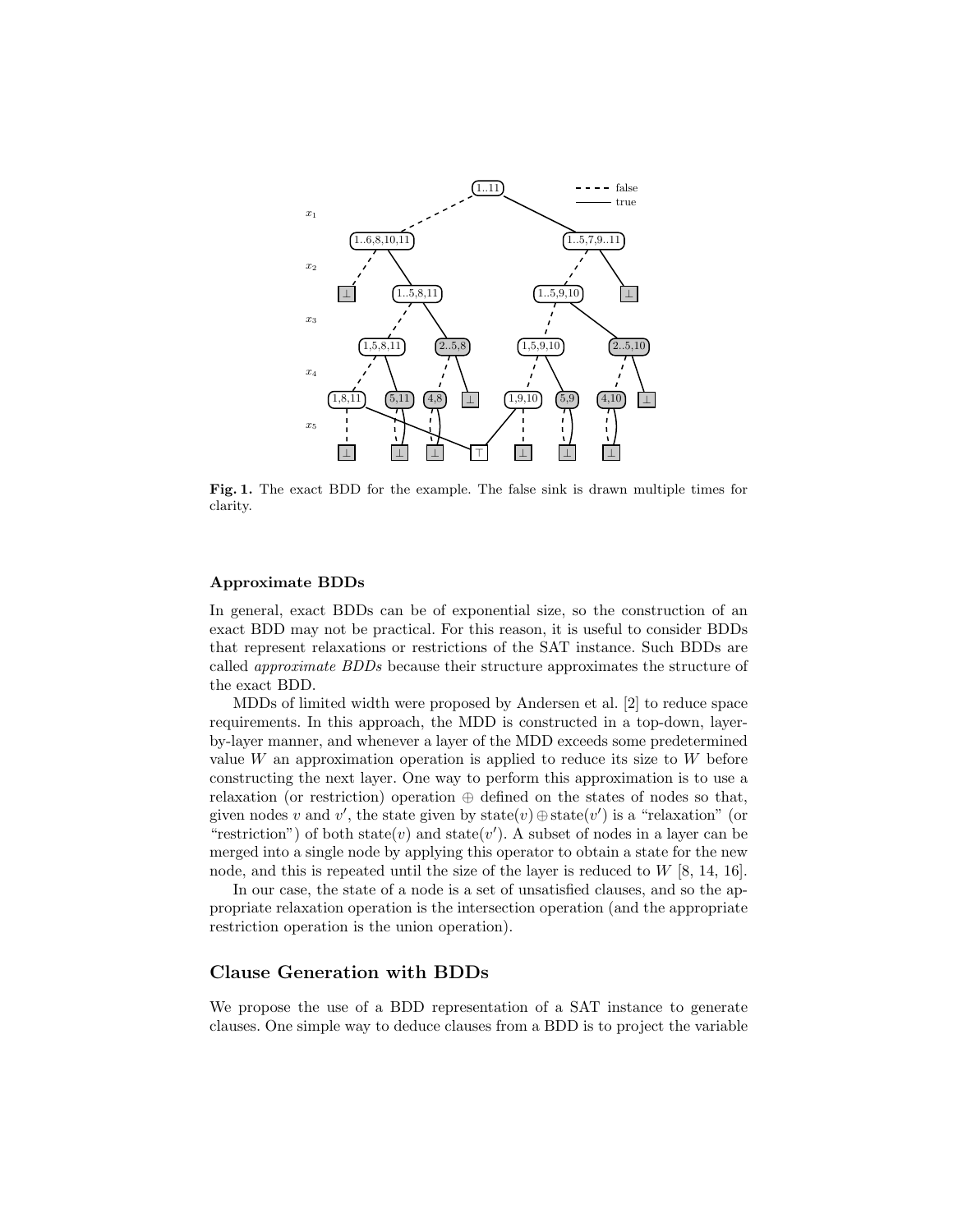assignments along the satisfying paths in a BDD and to look for variables whose values must be fixed. For instance, in the example above, we can infer from both feasible paths that we can fix  $\overline{x}_3$ ,  $\overline{x}_4$ , and  $x_5$ . However, in practice we must use approximate BDDs, and this approach does not produce much useful information.

A more fruitful approach is to deduce clauses from the infeasible nodes of the BDD (that is, the nodes from which no path leads to the true sink) by using the state information for these nodes. In particular, we generate a clause for each infeasible node in the BDD that witnesses its infeasibility. We do this systematically by applying a sequence of resolution steps.

Resolution is a commonly used inference rule applied to propositional formulas in conjunctive normal form. The resolution rule, applied to two clauses  $x_i \vee P$  and  $\overline{x}_i \vee Q$ , where P and Q denote disjunctions of literals, is

$$
\frac{x_i \vee P \qquad \overline{x}_i \vee Q}{P \vee Q}.
$$

The resulting clause  $P \vee Q$  is called the *resolvent*.

During the top-down construction of a BDD for a SAT instance, infeasibility of a state is detected when an unsatisfied clause contains no variable corresponding to a lower layer of the BDD. When this occurs, we choose one such clause as a witness of the infeasibility of the corresponding node.

After the BDD construction is complete, we perform a single bottom-up pass to identify all infeasible nodes and generate a witness clause for each. For an infeasible node  $v$  in layer  $L_i$ , we generate a witness clause as follows:

- If one of the child states has a witness clause that does not contain the variable  $x_i$ , then choose this clause as the witness clause for  $v$ .
- Otherwise, one child has a witness clause containing  $x_i$  and the other has a witness clause containing  $\bar{x}_i$ , so apply the resolution rule to these two clauses with respect to the variable  $x_i$  and use the resolvent as the witness clause for  $v$ .

At the end, we output the witness clauses for all roots of maximal infeasible subtrees of the BDD.

Example 2. Continuing the graph-coloring example from earlier, consider the infeasible subtree rooted at the node with state  $\{2, 3, 4, 5, 8\}$  in layer  $L_4$  in Figure 1. This subtree is redrawn in Figure 2. Setting  $x_4 = 0$  satisfies clauses 2, 3, and 5, so the "false" child (i.e., the child along the "false" edge) has state  $\{4, 8\}$ . However, from this node, setting  $x_5 = 0$  means that clause 8 cannot be satisfied, and setting  $x_5 = 1$  means that clause 4 cannot be satisfied. Therefore, neither of the children of the node with state  $\{4, 8\}$  is feasible, and we have a witness of the infeasibility of each: clause 8,  $x_1 \vee x_4 \vee x_5$ , for the "false" child, and clause 4,  $\overline{x}_3 \vee \overline{x}_5$ , for the "true" child.

Likewise, returning to the node with state  $\{2, 3, 4, 5, 8\}$ , if we set  $x_4 = 1$  then clause 3 cannot be satisfied, so clause 3,  $\bar{x}_3 \vee \bar{x}_4$ , is a witness of the infeasibility of this child.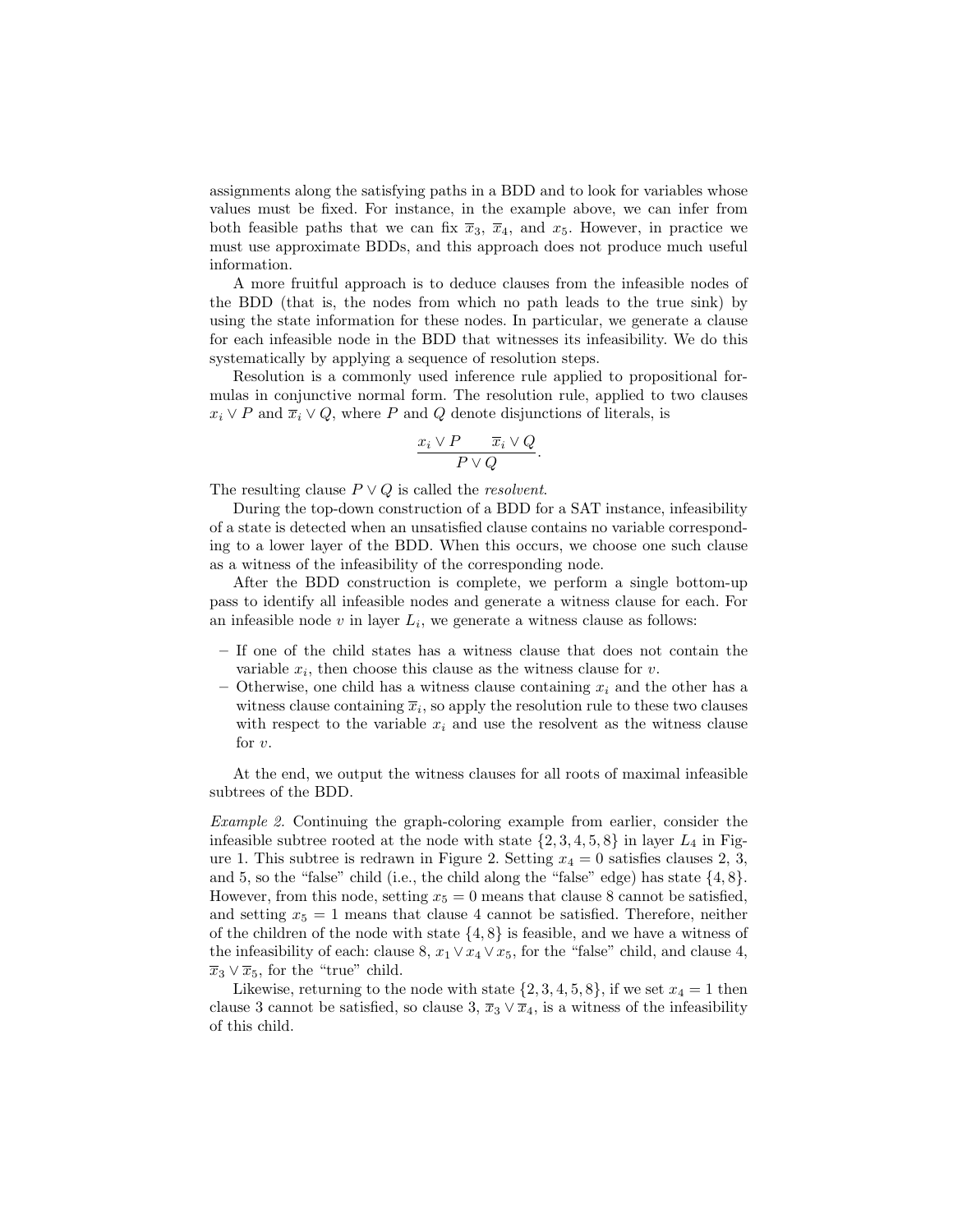

Fig. 2. Witness clauses generated from the infeasible subtree rooted at the node with state  $\{2, 3, 4, 5, 8\}$  in layer  $L_4$ .

Now, in our bottom-up pass, we first determine that the node with state {4, 8} is infeasible. Both of its child nodes have witness clauses that contain the variable  $x_5$ , so we apply the resolution rule to these two witness clauses with respect to  $x_5$  to obtain the clause  $x_1 \vee \overline{x}_3 \vee x_4$ , which is a witness of the infeasibility of the node with state  $\{4, 8\}$ . Likewise, the node with state  $\{2, 3, 4, 5, 8\}$  is infeasible, so we apply the resolution rule to these two witness clauses with respect to  $x_4$  to obtain the clause  $x_1 \vee \overline{x}_3$ .

Since the node with state  $\{2, 3, 4, 5, 8\}$  is the root of a maximal infeasible subtree of the BDD, we produce the clause  $x_1 \vee \overline{x}_3$  as output. This is a valid clause for the original SAT instance.

In a similar way, we generate the witness clause  $x_2 \vee \overline{x}_3$  for the node with state  $\{2, 3, 4, 5, 10\}$  in layer  $L_4$  in the BDD in Figure 1.

#### Characterization of Generated Clauses

Let us formally define a clause  $C$  to be *valid* for a propositional formula  $F$  if  $F \models C$ , i.e., F logically entails C. In other words,  $F \wedge C$  has the same set of solutions as  $F$  itself. We begin with a few properties of witness clauses generated using the BDD method.

Theorem 1. Let F be a CNF formula and B be a top-down exact, relaxed, or restricted BDD for F constructed as described above. Then:

- 1. Every witness clause generated from B is valid for F.
- 2. The set of variables in every witness clause generated at layer  $L_{i+1}$  is a subset of  $\{x_1, x_2, \ldots, x_i\}.$
- 3. If B is an exact or relaxed BDD, the witness clause C generated for a node v of B is falsified by the partial assignment corresponding to every path from the root of  $B$  to  $v$ . In particular,  $C$  does not contain any variable that appears both negatively and positively in paths from the root to v.
- 4. If B is an exact or relaxed BDD, the witness clause C associated with any infeasible node  $v$  of  $B$  witnesses the infeasibility of  $v$ .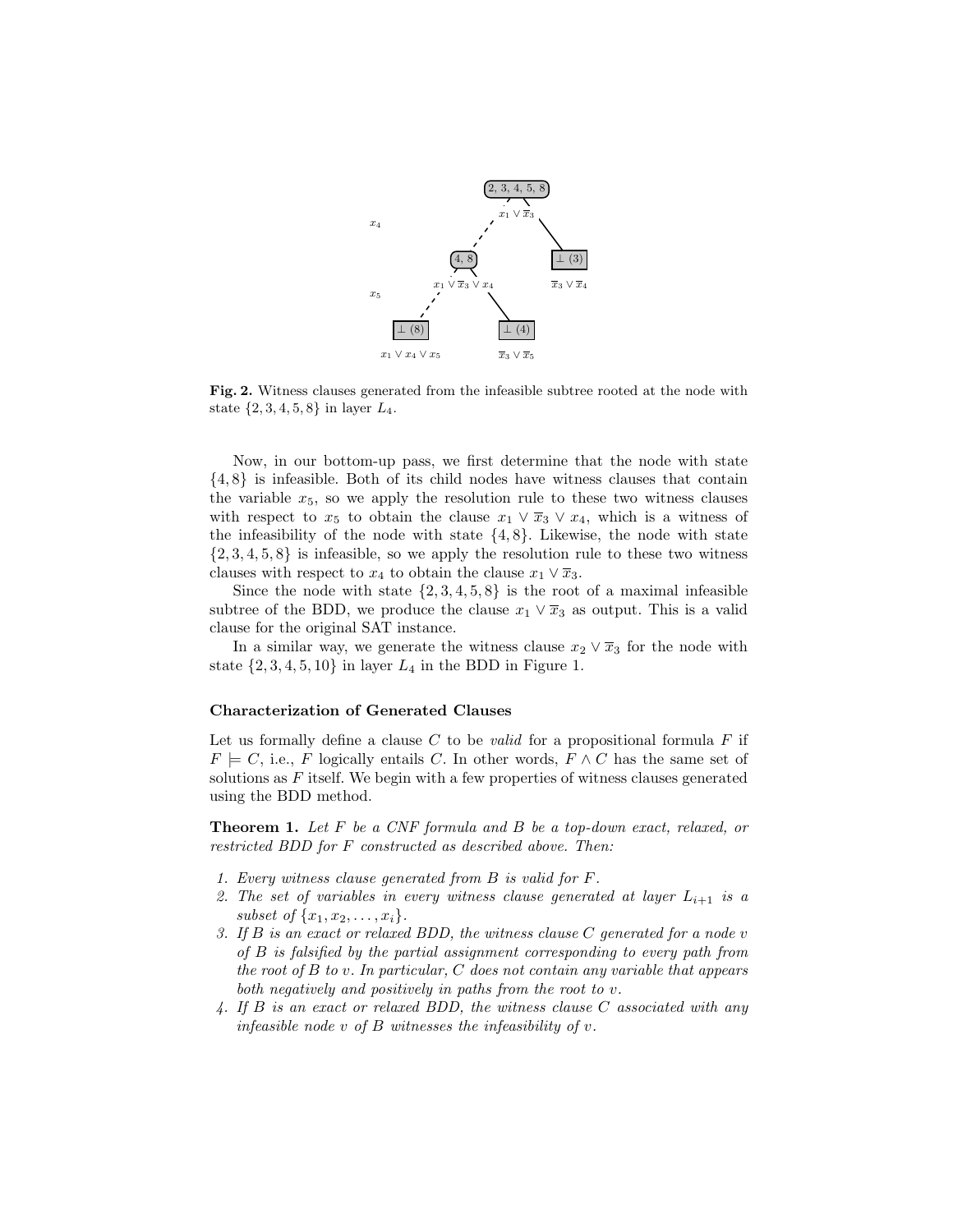5. Let U denote the roots of maximal infeasible subtrees of B. If B is exact, then the set G of all witness clauses associated with nodes  $v \in U$  is a reformulation of  $F$ .

Proof. The first claim follows immediately from the observation that the witness clause  $C$  associated with any node  $v$  is derived using a sequence of resolution operations starting from the clauses in state $(v)$ . Since resolution is a sound proof system, state(v), and hence  $F$ , must entail  $C$ .

We prove the second claim by induction on i. For  $i = n+1$ , the claim trivially holds. Suppose the claim holds for clauses generated at layer  $L_i$ , with  $i > 1$ . By construction, any clause C generated at layer  $L_{i-1}$  either is identical to a clause generated at layer  $L_i$ , in which case it does not contain the variable  $x_{i-1}$ , or else is obtained by resolving two clauses at layer  $L_i$  on the variable  $x_i$ . In either case, by the induction hypothesis, the variables appearing in C must be a subset of  $\{x_1, x_2, \ldots, x_{i-2}\}.$ 

To prove the third claim, we recall from the definition of the state function that when  $B$  is exact or relaxed, the partial assignment  $y$  corresponding to any path from the root to v does not satisfy any clause in state(v) =  $F_v \subseteq F$ . For the sake of contradiction, suppose  $\ell$  is a literal of the witness clause C that is satisfied by y. Since C is derived by applying resolution steps to clauses in  $F_v$ , the literal  $\ell$  must appear in at least one clause C' of  $F_v$ . Since y satisfies  $\ell$ , it would also satisfy  $C'$ , a contradiction. Hence,  $C$  must be falsified by  $y$ . Finally, if  $C$ contained a literal  $\ell$  that appears positively and negatively in partial assignments y and y' corresponding to two paths from root to  $v$ , then  $C$  would clearly be satisfied by at least one of  $y$  and  $y'$ , which, as proved above, cannot happen. Hence, C must not contain any such literal.

For proving the fourth claim, we use the above property that when  $B$  is exact or relaxed, the partial assignment  $y$  corresponding to any path from the root to  $v$ does not satisfy C. Suppose y could be extended to a full assignment  $(y, z)$  that satisfies F. Then z must satisfy all clauses in state(v) =  $F_v$  as these clauses, by definition of the state function, are not satisfied by y. Since C is derived from  $F_v$ by applying a sequence of resolution operations, z must then also satisfy C. However, as observed above, C is a subset of  $\{x_1, x_2, \ldots, x_{i-1}\}$ , where  $L_i$  is the layer containing  $v$ , and hence  $C$  cannot possibly be satisfied by  $z$ . This proves that y cannot be extended to a full assignment satisfying  $F$ , and that the generated clause  $C$  witnesses this fact as well as the infeasibility of  $v$ .

Lastly, when  $B$  is exact, we argue that the set  $G$  of witness clauses associated with roots of maximal infeasible subtrees of  $B$  is logically equivalent to  $F$ . If  $y$ is a solution to  $F$ , then  $y$  must satisfy all witness clauses as these clauses are entailed by  $F$ . Hence  $y$  must also satisfy  $G$ . On the other hand, if  $y$  is not a solution to  $F$ , then let  $y'$  be the partial assignment corresponding to the path in  $B$  associated with  $y$  but truncated at the root  $v'$  of a maximal infeasible subtree. By the third property above,  $y'$  (and hence  $y$ ) must falsify the clause  $C'$ associated with  $v'$ , and hence falsify  $G$ . It follows that  $F$  and  $G$  have the same set of solutions and thus G is a reformulation of F.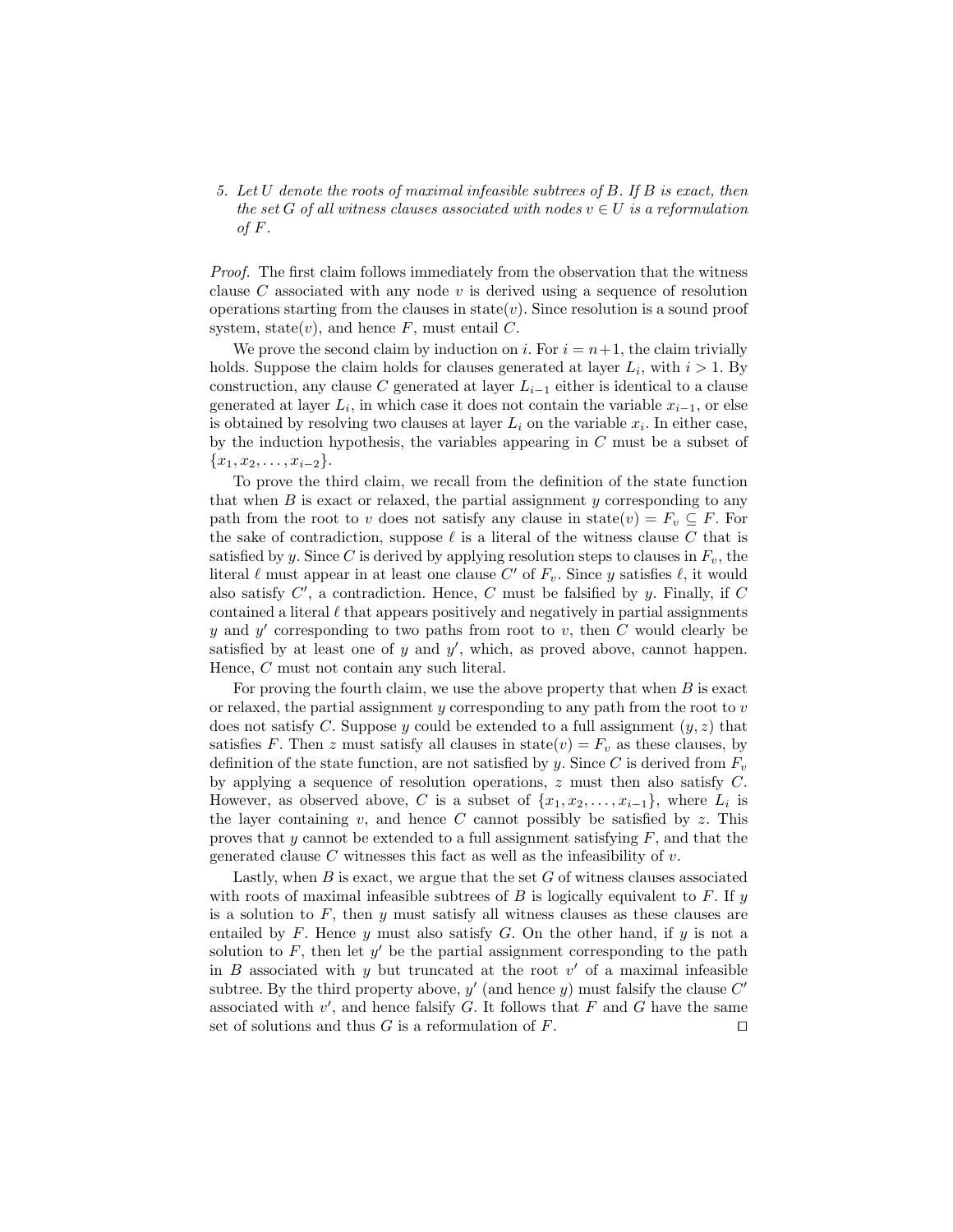In the remainder of this section, we explore how BDD-guided clause generation relates to propagation and inference techniques used in today's SAT solvers. To make this connection precise, we recall the notion of absorbed clauses [3, 22]. A clause C is said to be absorbed by a CNF formula F if for every literal  $\ell \in C$ , performing unit propagation<sup>4</sup> on F starting with all literals of C except  $\ell$  set to false either infers  $\ell$  or infers a conflict. The intuition here is that C is absorbed by F if F and  $F \wedge C$  have identical entailment power with respect to unit propagation, i.e., whatever one can derive from  $F \wedge C$  using unit propagation one can also derive from  $F$  itself.

Pipatsrisawat and Darwiche [22] showed that the conflict-directed clause learning (CDCL) mechanism in SAT solvers always produces clauses that are not absorbed by the current theory, that is, by the set of initial clauses of  $F$ and those learned thus far during the search. As we show next, this property also holds for clauses generated by the BDD method applied to  $F$ , as long as we ignore any states at which unit propagation already identifies a conflict.

More formally, given a BDD B, let us define a unit-propagated BDD, denoted  $B_{\rm up}$ , as the one obtained by removing from B all nodes v such that unit propagation on state $(v)$  results in a conflict. From a practical standpoint, such nodes can be easily identified in linear time and discarded.

Theorem 2. Let F be a CNF formula and B be a top-down exact, relaxed, or restricted BDD for  $F$  constructed as described above. Let  $C$  be the witness clause for the root v of any maximal infeasible subtree in  $B_{\rm up}$ . Then C is not absorbed by  $F$ .

Proof. We first show that setting all literals of C to false and performing unit propagation does not result in a conflict. From Theorem 1, the partial assignment y corresponding to the path from the root of  $B_{\rm up}$  to y falsifies C. Yet, by design, unit propagation on state $(v)$  does not result in a conflict. Therefore, it must be the case that unit propagation on  $F$  starting with the partial assignment  $y$  does not result in a conflict. Since  $y$  falsifies all literals of  $C$ , we infer that falsifying all literals of C and performing unit propagation does not result in a conflict.

To finish the argument that  $C$  is not absorbed by  $F$ , we next show that there exists a literal  $\ell$  in C such that setting all literals of C except  $\ell$  to false does not allow unit propagation to infer  $\ell$ . Since v is the root of a maximal infeasible subtree in  $B_{\rm up}$ , it must be the case that v has a sibling node v' that is not identified as being infeasible. Let  $u$  be the common parent of  $v$  and  $v'$ . The witness clause C associated with v must include a literal  $\ell$  corresponding to the branching variable associated with the layer of  $u$ . We will use  $\ell$  to demonstrate that  $C$  is not absorbed by  $F$ .

Suppose, for the sake of contradiction, that setting all literals of C other than  $\ell$  to false and performing unit propagation infers  $\ell$ . Consider the partial

<sup>&</sup>lt;sup>4</sup> Unit propagation on a CNF formula is the process of identifying, if there is one, a clause that contains only one literal  $\ell$ , setting  $\ell$  to true, simplifying the formula by removing  $\bar{\ell}$  from all clauses and removing all clauses containing  $\ell$ , and repeating. Unit propagation is said to result in a *conflict* if it generates an empty clause.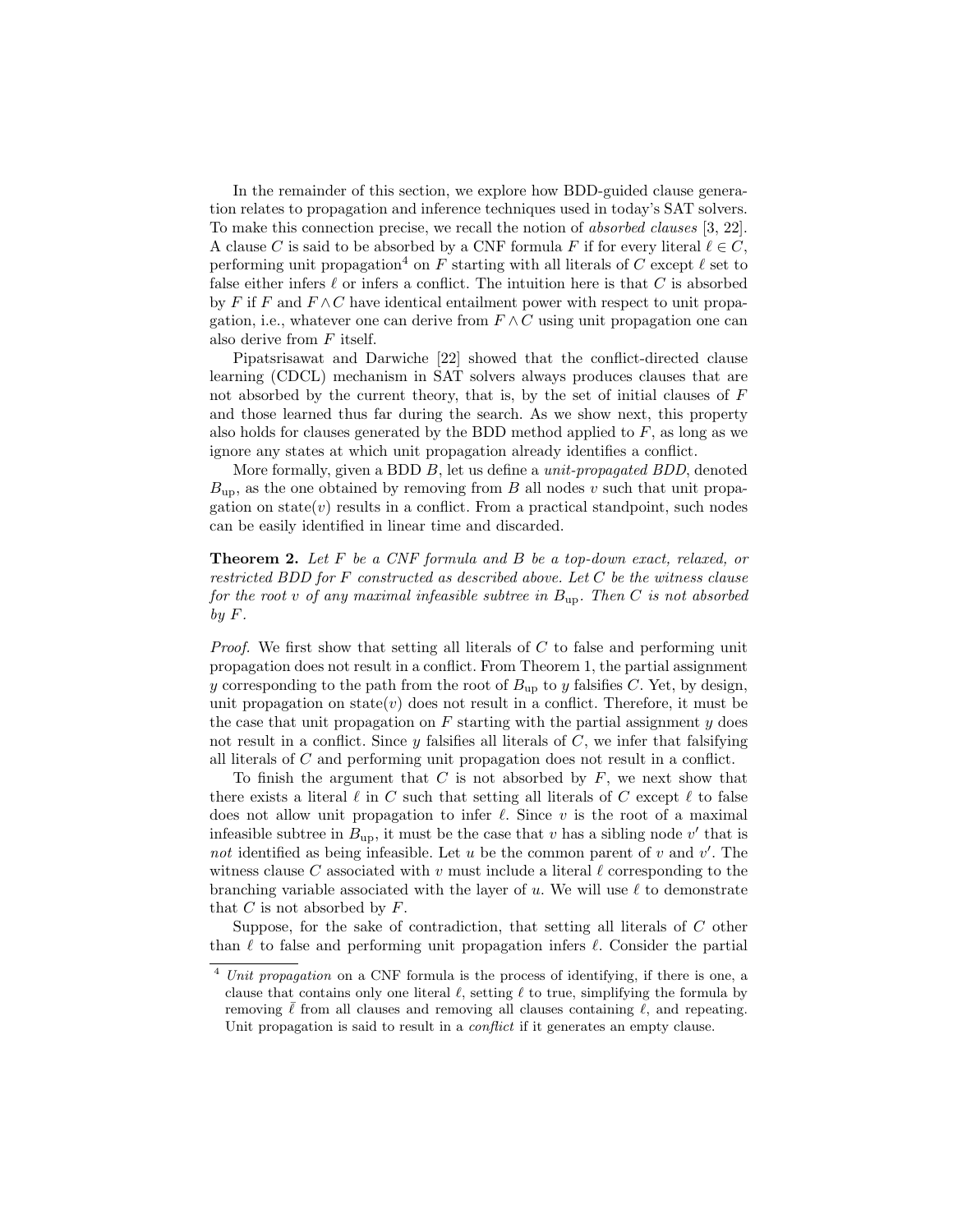assignment z corresponding to the path from the root of  $B_{\text{up}}$  to u. This partial assignment z differs from the partial assignment y identified above in only the literal  $\ell$ . It must then be the case that z falsifies all literals of C except for  $\ell$ , and therefore unit propagation on state(u) starting with z must infer  $\ell$ . In other words, there exists a clause C' in state(u) such that  $\ell \in C'$  and z, after unit propagation, falsifies all literals of  $C'$  other than  $\ell$ . This, however, implies that C' is also in state(v'), the state corresponding to the sibling v' of v, and further that unit propagation on state( $v'$ ) must falsify  $C'$ , resulting in a conflict. This, however, contradicts the fact that  $v'$  was not identified as an infeasible node in  $B_{\rm up}$ .

This establishes that our clause generation approach effectively produces clauses that provide useful information not already captured by unit propagation inference on F.

While a series of potentially exponentially many applications of the CDCL mechanism can eventually let the solver learn any clause entailed by  $F$  (including the empty clause in case  $F$  is unsatisfiable), we show below that any clause that it can learn with *one* application of conflict analysis starting from a clause set  $F$ is a special case of the BDD-generated clauses starting from  $F$ . This holds for any clause learning scheme employed by the solver to choose a cut in the underlying conflict graph.<sup>5</sup>

The proof of this claim uses properties of a few different restrictions of general resolution which we briefly recapitulate. A *tree-like resolution* is one where no clause, other than the initial clauses of  $F$ , is used in more than one resolution step. A regular resolution is one where no variable is resolved upon more than once in any root-to-leaf path. Finally, an ordered resolution is one where the order of variables resolved upon is identical across all root-to-leaf paths.

Theorem 3. For any clause C learned from one application of SAT conflict analysis on F using any clause learning scheme, there exists a variable ordering under which a top-down approximate BDD of width at most  $2^{|C|}$  for F generates a clause  $C' \subseteq C$ .

Proof. To prove this, we use the resolution-based characterization of CDCL clauses [4], namely, the CDCL derivation of a clause  $C$  starting from  $F$  and using any clause learning scheme can be viewed as a very simple form of resolution derivation that has a ladder-like structure. More formally, the derivation  $\tau$ of C is simultaneously a tree-like, regular, linear, and ordered resolution derivation from the clauses in F. This means that each intermediate clause  $C_{j+1}$  in  $\tau$  is obtained by resolving  $C_i$  with a clause of F and that the sequence  $\sigma$  of variables resolved upon in  $\tau$  consists of all distinct variables.

We can use BDDs to derive from  $F$  a clause  $C'$  that, together with  $F$ , absorbs  $C$ . To construct such a BDD  $B$ , we use as the top-down (partial) variable order first the variables that appear in  $C$  (in any order) followed by variables

<sup>&</sup>lt;sup>5</sup> The specifics of the SAT conflict analysis terminology are not critical here. The interested reader is referred to relevant surveys such as by Marques-Silva et al. [20].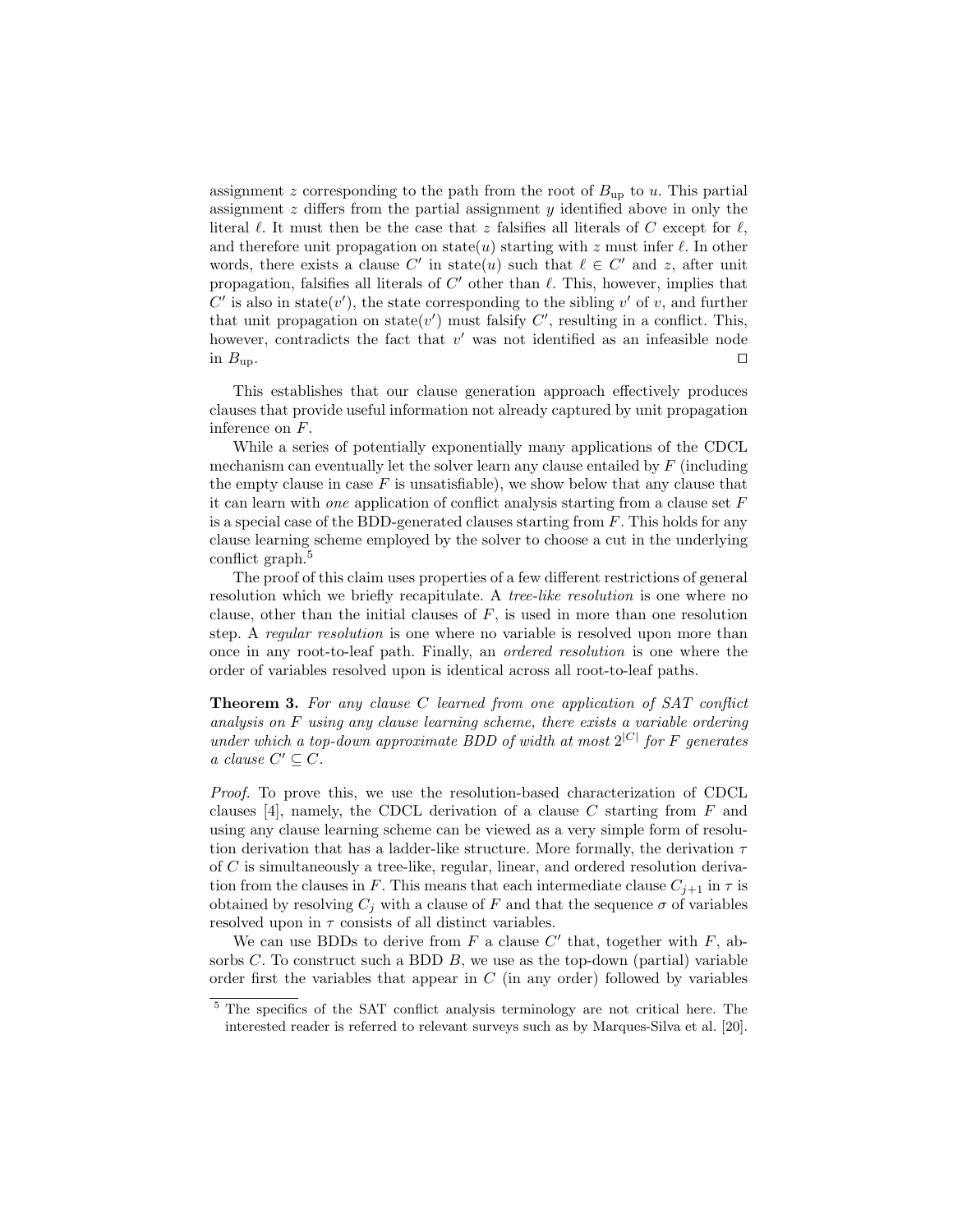in the reverse order of  $\sigma$ . The first |C| variables result in a BDD of width at most  $2^{|C|}$ . Let v be the node of B in the layer  $L_{|C|+1}$  at which all literals of C are falsified. When expanding B from v, the ladder-like structure of  $\tau$  guarantees that at least one branch on the variables in  $\sigma$  can be labeled directly by a clause of  $F$  that is falsified. The corresponding lower part of  $B$  starting at  $v$  is thus of width 1. For the remaining  $2^{|C|} - 1$  nodes of B in the layer  $L_{|C|+1}$ , we construct an approximate lower portion of the BDD such that the overall width does not increase. This makes the overall width of  $B$  be  $2^{|C|}$ .

While B may have several infeasible nodes, the node v in the layer  $L_{|C|+1}$ is guaranteed by the derivation  $\tau$  to be infeasible. Recall that the path p from the root of  $B$  to  $v$  falsifies  $C$ . Consider the node  $v'$  that is the root of the maximal infeasible subtree of  $B$  that contains  $v$ . Let  $C'$  be the BDD-generated clause witnessing the infeasibility of  $v'$ . By Theorem 1,  $C'$  must be falsified by the path  $p'$  from the root of B to v'. Note that  $p'$  is a sub-path of p. By construction, C contains all  $|C|$  literals mentioned along p, while, by Theorem 1,  $C'$  contains a subset of the literals mentioned along  $p'$  and hence along  $p$ . It follows that  $C' \subseteq C$ .  $\mathcal{C}$   $\subseteq$   $C$ .

The above reasoning can be extended to construct an exact BDD that generates a subclause of C. However, the width of such a BDD will depend not only on  $|C|$  but also on the number of resolution steps involved in conflict analysis during the derivation of C.

## Theorem 4. Clauses generated by applying the BDD method to F correspond to regular and ordered resolution derivations starting from the clauses of F.

Proof. It is easily seen that the resolution operations performed during clause generation from a BDD respect, by construction, the restrictions of being regular and ordered. Hence, any BDD generated clause C can be derived using regular and ordered resolution starting from F.

On the other hand, let  $\tau$  be any regular and ordered resolution derivation of C starting from  $F$ . An argument similar to the one in the proof of Theorem 3 can be used to show that there exists a natural variable order (namely, first branch on the variables of C, then follow the top-down variable order imposed by  $\tau$ ) under which the top-down BDD B for F contains a node v such that the path from the root of  $B$  to  $v$  falsifies all literals of  $C$ . As before, witness clauses for  $B$  may not directly include  $C$  as is, but the witness clause  $C'$  associated with the root of the maximal infeasible subtree of  $B$  containing  $v$  would be a subclause of C.

We recall again the resolution-based characterization of CDCL clauses, namely, those that can be derived using tree-like, regular, linear, and ordered resolution. This results in linear-size resolution derivations and thus forms a strict subset of all possible derivations that are regular and ordered, but not necessarily tree-like and linear. The above theorem therefore implies the following:

Corollary 1. There exist BDD-generated clauses that cannot be derived using one application of SAT conflict analysis.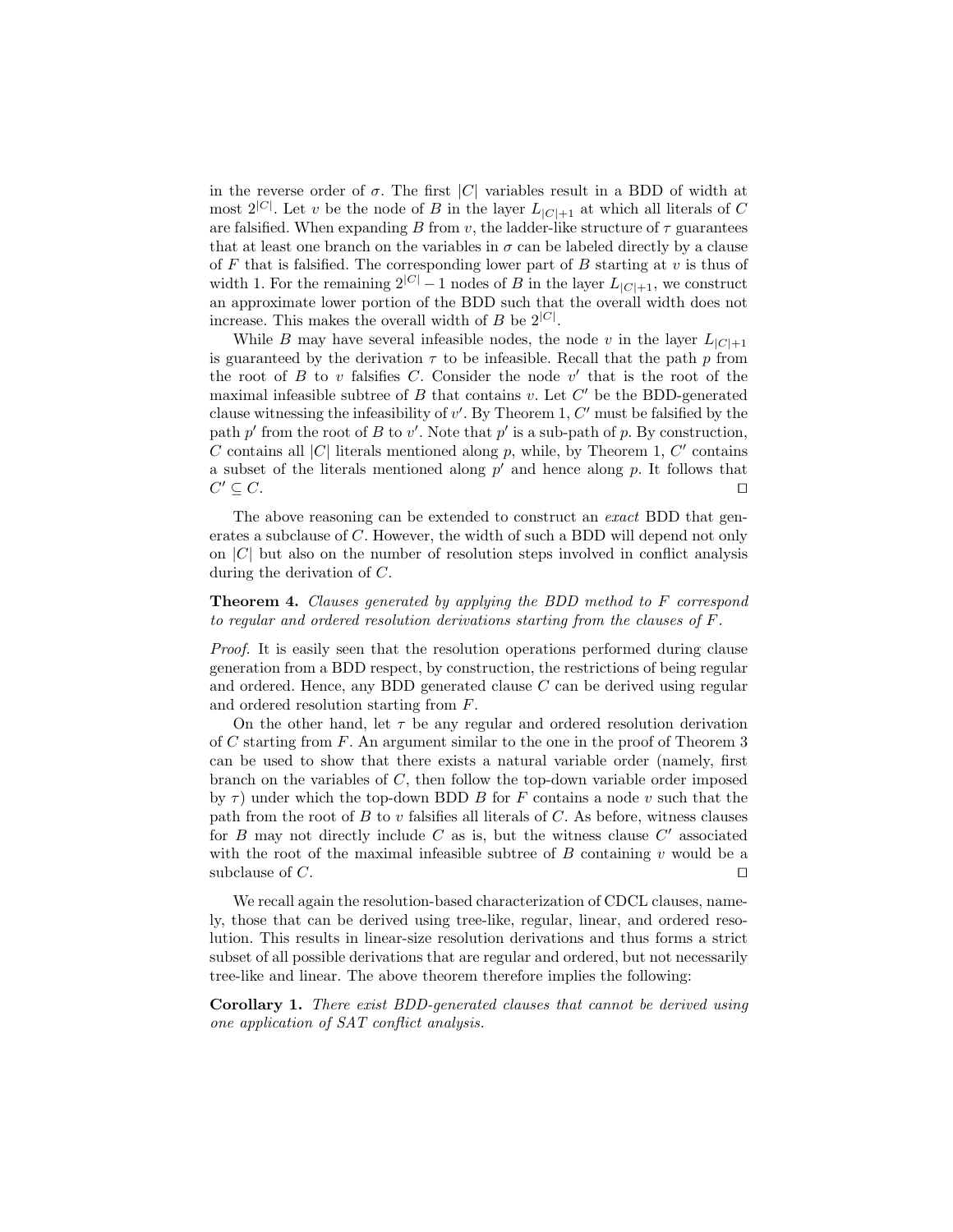## Implementation and Experimental Results

We implemented the clause generation algorithm described above in  $C_{++}$ , as a program called Clausegen. Several implementation decisions needed to be considered.

The variable ordering used in a BDD can have a very significant effect on the size of the BDD (and consequently the quality of an approximate BDD). Unfortunately, determining the optimal variable ordering is very difficult; in general, the problem of determining whether a given variable ordering of a BDD can be improved is NP-complete [9]. For our implementation, we use a simple heuristic to determine the variable ordering: each variable is assigned a score, computed as the quotient between the number of clauses containing the variable and the average arity of those clauses, and the variables are sorted in decreasing order according to this score, so that higher-scoring variables (that is, variables that appear in many mostly short clauses) correspond to layers nearer the top of the BDD.

The construction of a relaxed BDD via merging also requires a rule for determining which nodes to merge in a layer that exceeds the maximum width. Since unsatisfied clauses lead to infeasibility, and our method generates clauses from infeasible subtrees, the following merging rule is used: if a constructed layer exceeds the maximum width  $W$ , sort the nodes by the number of unsatisfied clauses in their states, preserve the  $W-1$  nodes with the greatest number of unsatisfied clauses, and merge the other nodes into a single node. (The state of the resulting node is the intersection of the states of the nodes that were merged.) Merging rules similar to this one have been applied before in the context of optimization and scheduling, for example by Cire and van Hoeve [11].

To demonstrate our method, we considered SAT instances produced from randomly generated bipartite graph matching problems, with 15 vertices on each side, in which a random subset of 10 vertices on one side is matched with only 9 vertices on the other side, so that the graph fails to satisfy Hall's condition, thereby making the SAT instance unsatisfiable. We preprocessed the instance with SatELite 1.0 (using the +pre option) and used Minisat 2.2.0 as the SAT solver (with -rnd-freq=0.01). Because Minisat uses a nondeterministic algorithm, it was run 20 times for each test with different random seeds, and the results were averaged. The experiments were run on an Intel Xeon E5345 at 2.33 GHz with 24 GB of RAM running Ubuntu 12.04.5.

For a representative instance of this type, with 225 variables and 748 clauses (80 variables and 405 clauses after preprocessing), Minisat made 864,930 decisions and encountered 714,625 conflicts on average.

Figure 3 shows the results of appending the clauses produced by Clausegen before the instance is given to Minisat. As the maximum BDD width is increased from 10 to 10,000, thus yielding more accurate approximate BDDs, the numbers of decisions and conflicts encountered by Minisat decrease. The clauses generated at BDD width 10,000 produced an improvement in these metrics by over 75% in comparison with the original instance: Minisat averaged 212,158 decisions and 178,101 conflicts.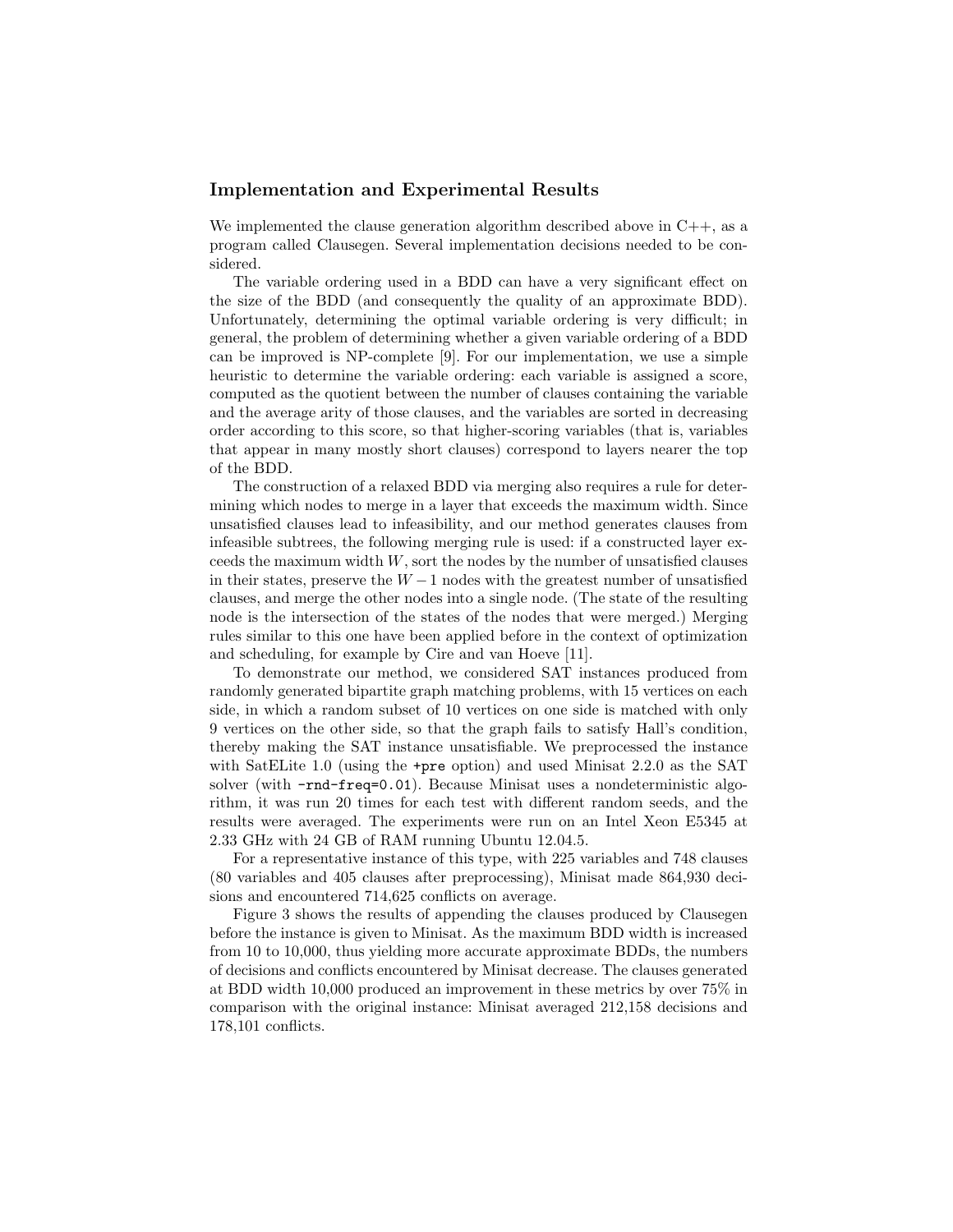However, we do not see a corresponding improvement in the running time of Minisat. The stacked area plot in Figure 3 shows the running time of Clausegen and Minisat as the BDD width is increased. On the original instance, Minisat required an average of 7.83 s; this time increased to 17.65 s when the clauses generated at BDD width 10,000 were added. The number of generated clauses increases linearly with the BDD width, from 12 clauses at width 10 to 9745 clauses at width 10,000. The clauses generated at width 10,000 have an average length of 11.8, compared to an average length of 2.1 in the original instance.



Fig. 3. Minisat statistics for an unsatisfiable bipartite matching instance.

Figure 4 shows our results for another instance, counting-clqcolor-unsat-setb-clqcolor-08-06-07.sat05-1257.reshuffled-07.cnf, from the SAT Challenge 2012 Hard Combinatorial SAT+UNSAT benchmark instances [23]. This instance has 132 variables and 1527 clauses of average length 2.9 (117 variables and 1599 clauses of average length 4.3 after preprocessing with SatELite) and is also unsatisfiable; it represents a graph coloring instance with a hidden clique that is larger than the number of colors available. Minisat averaged 2,072,107 decisions and 1,511,029 conflicts for the original instance, taking 14.18 s on average. When the 3255 clauses of average length 8.7 produced by Clausegen at BDD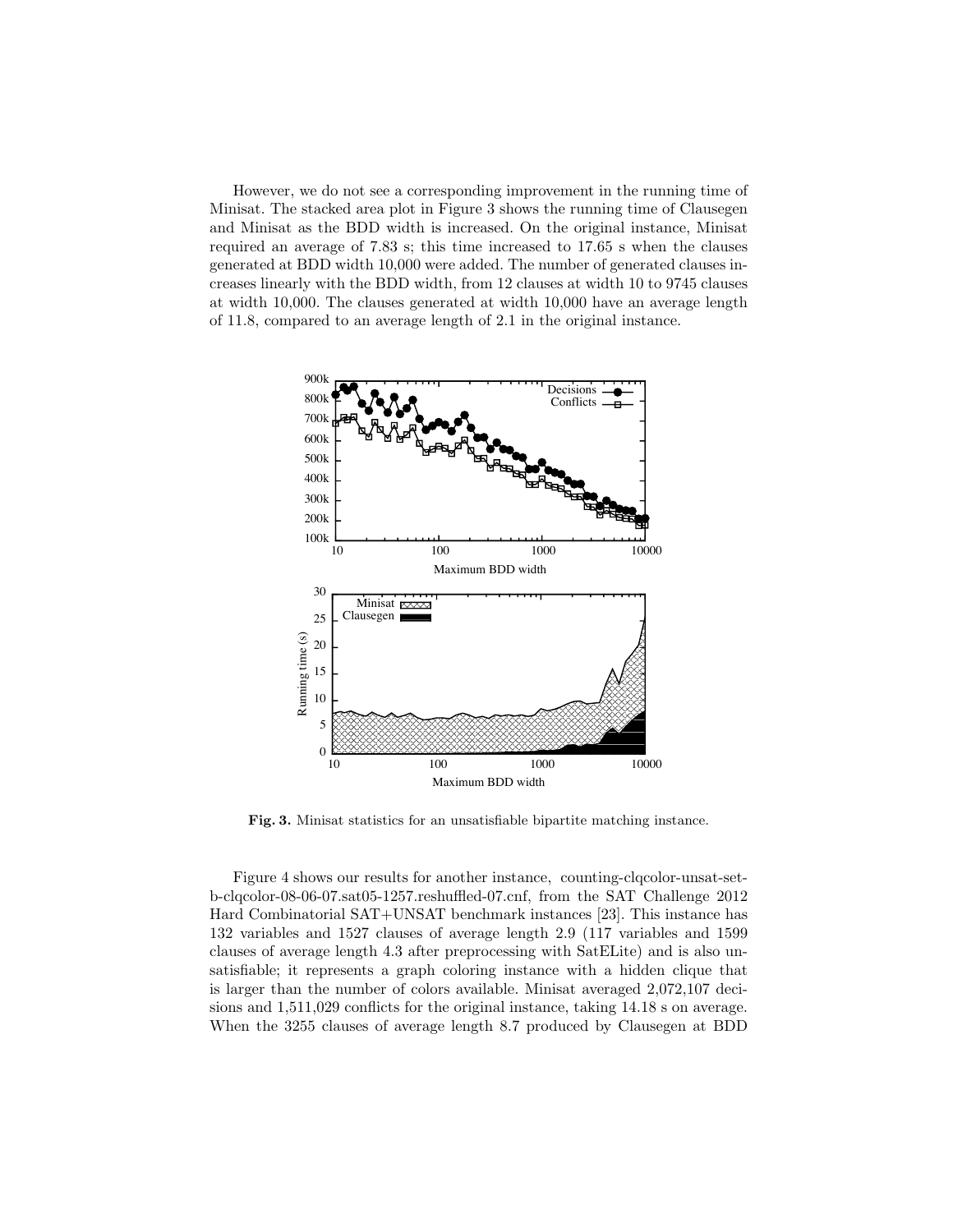width 10,000 were added, the average numbers of decisions and conflicts decreased to 713,718 and 515,514, respectively, and the average running time of Minisat decreased to 6.34 s. The minimum total running time of Clausegen and Minisat together was achieved at a BDD width of 464; Clausegen took 0.57 s to generate 340 clauses of average length 8.7, and Minisat averaged 1,351,691 decisions and 972,674 conflicts, taking 9.14 s on average to solve the instance, for a total average solving time of 9.71 s (an improvement of 31.5% over the original instance).



Fig. 4. Minisat statistics for counting-clqcolor-unsat-[. . .].cnf from SAT Challenge 2012.

It may be that not all of the generated clauses are necessary. Preliminary experiments involving the selection of random subsets of the generated clauses appear to indicate that some subsets are significantly more helpful than others. A heuristic to select useful subsets of the generated clauses may allow a decrease in running time to match the decreases in the numbers of decisions and conflicts.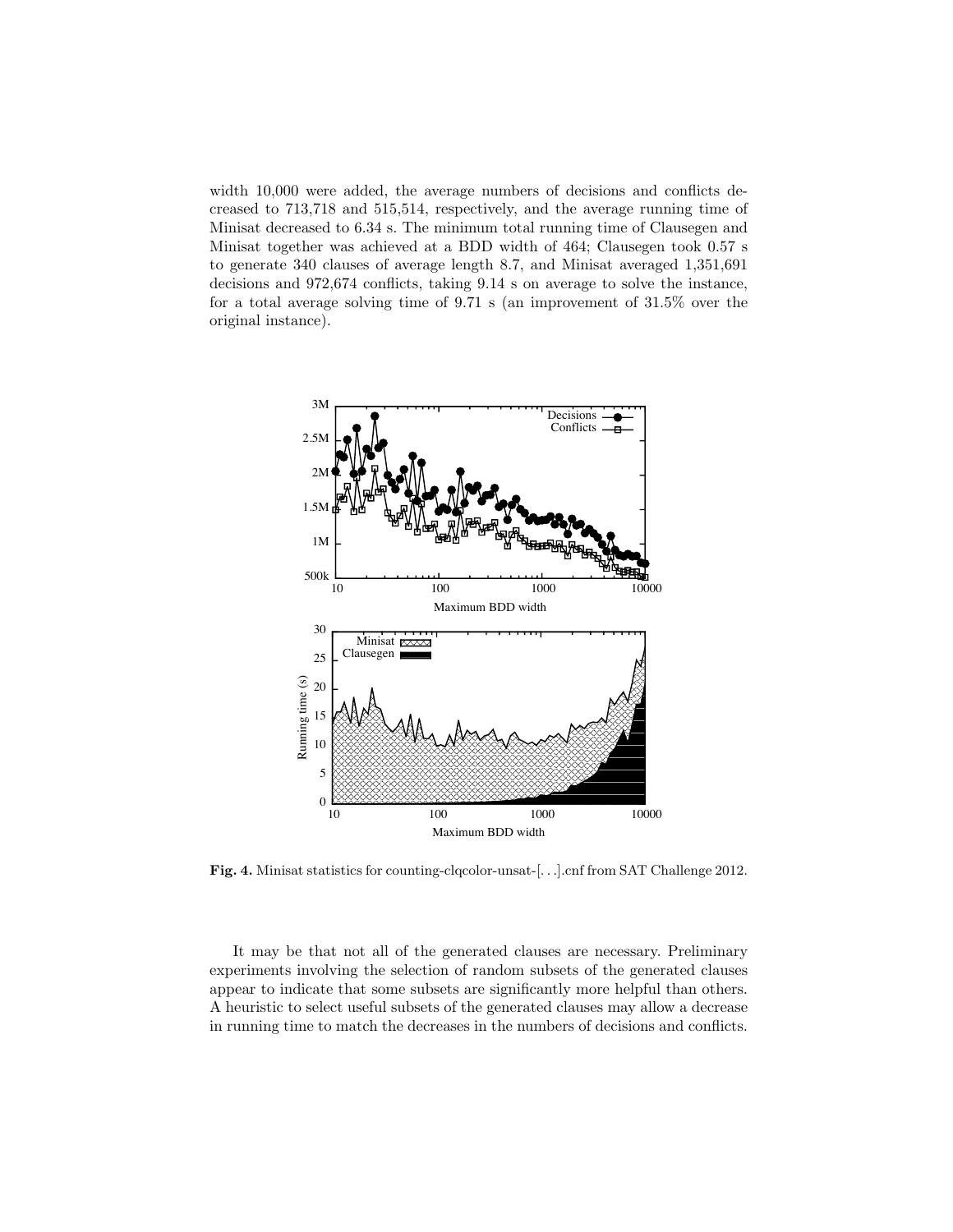## Conclusion

We presented a new algorithm that uses BDDs and resolution to generate valid clauses from a SAT instance. This algorithm can use approximate BDDs for instances that are too large for an exact BDD. We compared the strength of our method to that of SAT conflict analysis and showed that our method can generate strictly stronger clauses than a single application of SAT conflict analysis. Our experimental results show that concatenating these generated clauses to the original instance can significantly reduce the size of the search tree for a SAT solver.

For a practical implementation of our method, we propose the following techniques to improve computational efficiency. First, initial experimentation has shown that not all generated clauses are equally effective. We therefore suggest the development of a heuristic to select and add only a small subset. Second, a large formula may be decomposable into subformulas that are each representable effectively by a BDD. It seems natural to make such a decomposition based on structural properties of the formula (e.g., properties of the constraint graph). Third, when a SAT solver appears to be making very little progress, and the number of remaining free variables is limited, we can interrupt the search and give the rest of the formula to a BDD to generate clauses conditional on the partial assignment represented by the last search state.

## References

- [1] T. Achterberg. Conflict analysis in mixed integer programming. Discrete Optimization, 4(1):4–20, 2007.
- [2] H. Andersen, T. Hadzic, J. Hooker, and P. Tiedemann. A constraint store based on multivalued decision diagrams. Principles and Practice of Constraint Programming–CP 2007, pp. 118–132, 2007.
- [3] A. Atserias, J. K. Fichte, and M. Thurley. Clause-learning algorithms with many restarts and bounded-width resolution. Journal of Artificial Intelligence Research, 40:353–373, 2011.
- [4] P. Beame, H. Kautz, and A. Sabharwal. Understanding and harnessing the potential of clause learning. Journal of Artificial Intelligence Research, 22: 319–351, Dec. 2004.
- [5] M. Behle. On threshold BDDs and the optimal variable ordering problem. Journal of Combinatorial Optimization, 16:107–118, 2008. ISSN 1382-6905.
- [6] B. Bergman, A. Cire, W.-J. van Hoeve, and J. Hooker. Optimization Bounds from Binary Decision Diagrams. INFORMS Journal on Computing, 26(2): 253–268, 2014.
- [7] D. Bergman, A. A. Cire, W.-J. van Hoeve, and T. Yunes. BDD-based heuristics for binary optimization. *Journal of Heuristics*, 20(2):211–234, 2014. ISSN 1381-1231.
- [8] D. Bergman, W.-J. van Hoeve, and J. Hooker. Manipulating MDD relaxations for combinatorial optimization. In T. Achterberg and J. Beck,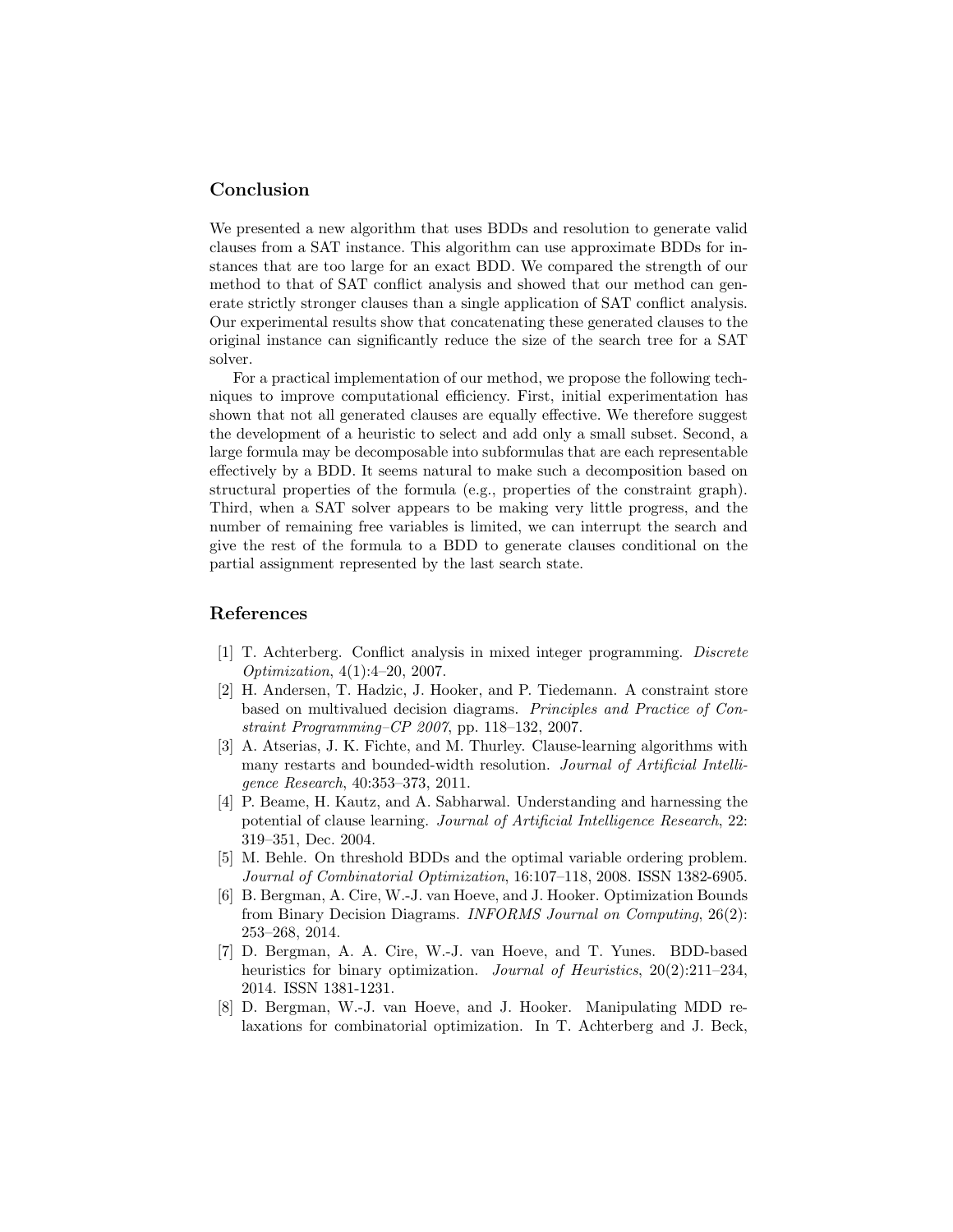editors, Proceedings of the 8th International Conference on Integration of AI and OR Techniques in Constraint Programming for Combinatorial Optimization Problems (CPAIOR), Lecture Notes in Computer Science 6697, pp. 20–35, Berlin, May 2011. Springer.

- [9] B. Bollig and I. Wegener. Improving the variable ordering of OBDDs is NP-complete. Computers, IEEE Transactions on, 45(9):993–1002, 1996.
- [10] R. E. Bryant. Graph-based algorithms for Boolean function manipulation. IEEE Trans. Comput., 35(8):677–691, Aug. 1986. ISSN 0018-9340.
- [11] A. Cire and W.-J. van Hoeve. Multivalued Decision Diagrams for Sequencing Problems. Operations Research, 61(6):1411–1428, 2013.
- [12] N. Downing, T. Feydy, and P. Stuckey. Explaining Flow-Based Propagation. In Proceedings of CPAIOR, pp. 146–162, 2012.
- [13] T. Hadzic, J. Hooker, B. O'Sullivan, and P. Tiedemann. Approximate compilation of constraints into multivalued decision diagrams. In Principles and Practice of Constraint Programming, pp. 448–462. Springer, 2008.
- [14] S. Hoda, W.-J. van Hoeve, and J. Hooker. A systematic approach to MDD-based constraint programming. In Proceedings of the 16th International Conference on Principles and Practice of Constraint Programming, CP'10, pp. 266–280, Berlin, Heidelberg, 2010. Springer-Verlag. ISBN 3-642- 15395-X, 978-3-642-15395-2. URL http://dl.acm.org/citation.cfm?id= 1886008.1886034.
- [15] G. Katsirelos. Nogood Processing in CSPs. PhD thesis, University of Toronto, 2008.
- [16] B. Kell and W.-J. van Hoeve. An MDD approach to multidimensional bin packing. In C. Gomes and M. Sellmann, editors, Integration of AI and OR Techniques in Constraint Programming for Combinatorial Optimization Problems, vol. 7874 of Lecture Notes in Computer Science, pp. 128–143. Springer Berlin Heidelberg, 2013. ISBN 978-3-642-38170-6.
- [17] F. Kilinç-Karzan, G. Nemhauser, and M. Savelsbergh. Information-based branching schemes for binary linear mixed integer problems. Mathematical Programming Computation, 1(4):249–293, 2009.
- [18] D. E. Knuth. The Art of Computer Programming, vol. 4, fascicle 1: Bitwise Tricks & Techniques; Binary Decision Diagrams. Addison-Wesley, 2009.
- [19] C. Y. Lee. Representation of switching circuits by binary-decision programs. Bell System Technical Journal, 38(4):985–999, 1959. ISSN 1538-7305.
- [20] J. P. Marques-Silva, I. Lynce, and S. Malik. CDCL solvers. In A. Biere, M. Heule, H. van Maaren, and T. Walsh, editors, Handbook of Satisfiability, chapter 4, pp. 131–154. IOS Press, 2009.
- [21] O. Ohrimenko, P. Stuckey, and M. Codish. Propagation via lazy clause generation. Constraints, 14:357–391, 2009.
- [22] K. Pipatsrisawat and A. Darwiche. On the power of clause-learning SAT solvers as resolution engines. Artificial Intelligence, 175(2):512–525, 2011.
- [23] SAT Challenge 2012. SAT Challenge 2012: Downloads. http://baldur. iti.kit.edu/SAT-Challenge-2012/downloads.html, 2012. [Online; accessed November 23, 2014].